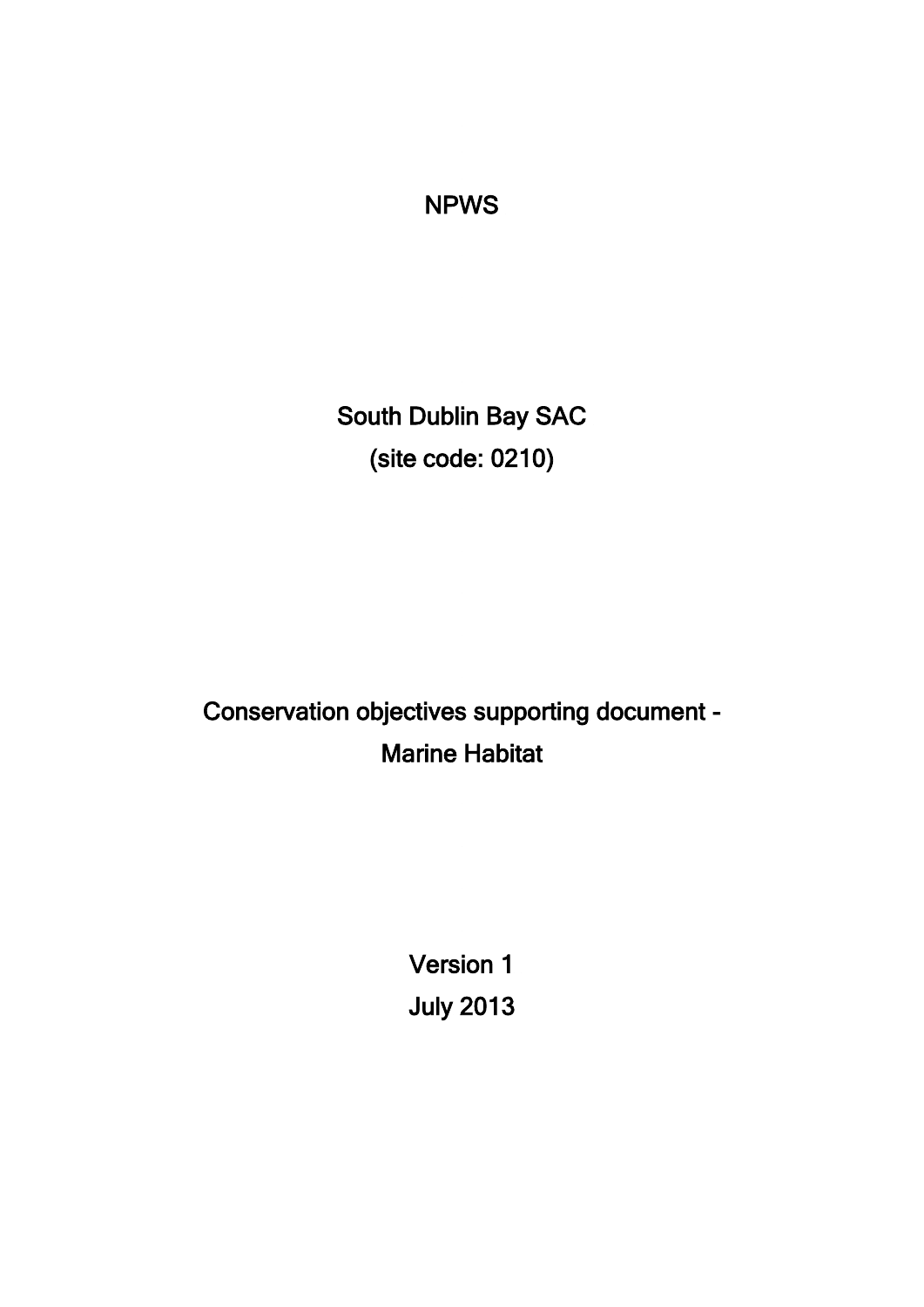#### Introduction

South Dublin Bay SAC is designated for the marine Annex I qualifying interest of Mudflats and sandflats not covered by seawater at low tide (Figure 1).

Intertidal surveys were undertaken in 2006 (Aquafact, 2006) and 2011 (MERC, 2012). These data were used to determine the physical and biological nature of this SAC and overlapping Special Protection Areas (SPA) of South Dublin Bay and Tolka River Estuary (site code 4024).

Aspects of the biology and ecology of the Annex I habitat are provided in Section 1. The corresponding site-specific conservation objectives will facilitate Ireland delivering on its surveillance and reporting obligations under the EU Habitats Directive (92/43/EC).

Ireland also has an obligation to ensure that consent decisions concerning operations/activities planned for Natura 2000 sites are informed by an appropriate assessment where the likelihood of such operations or activities having a significant effect on the site cannot be excluded. Further ancillary information concerning the practical application of the site-specific objectives and targets in the completion of such assessments is provided in Section 2.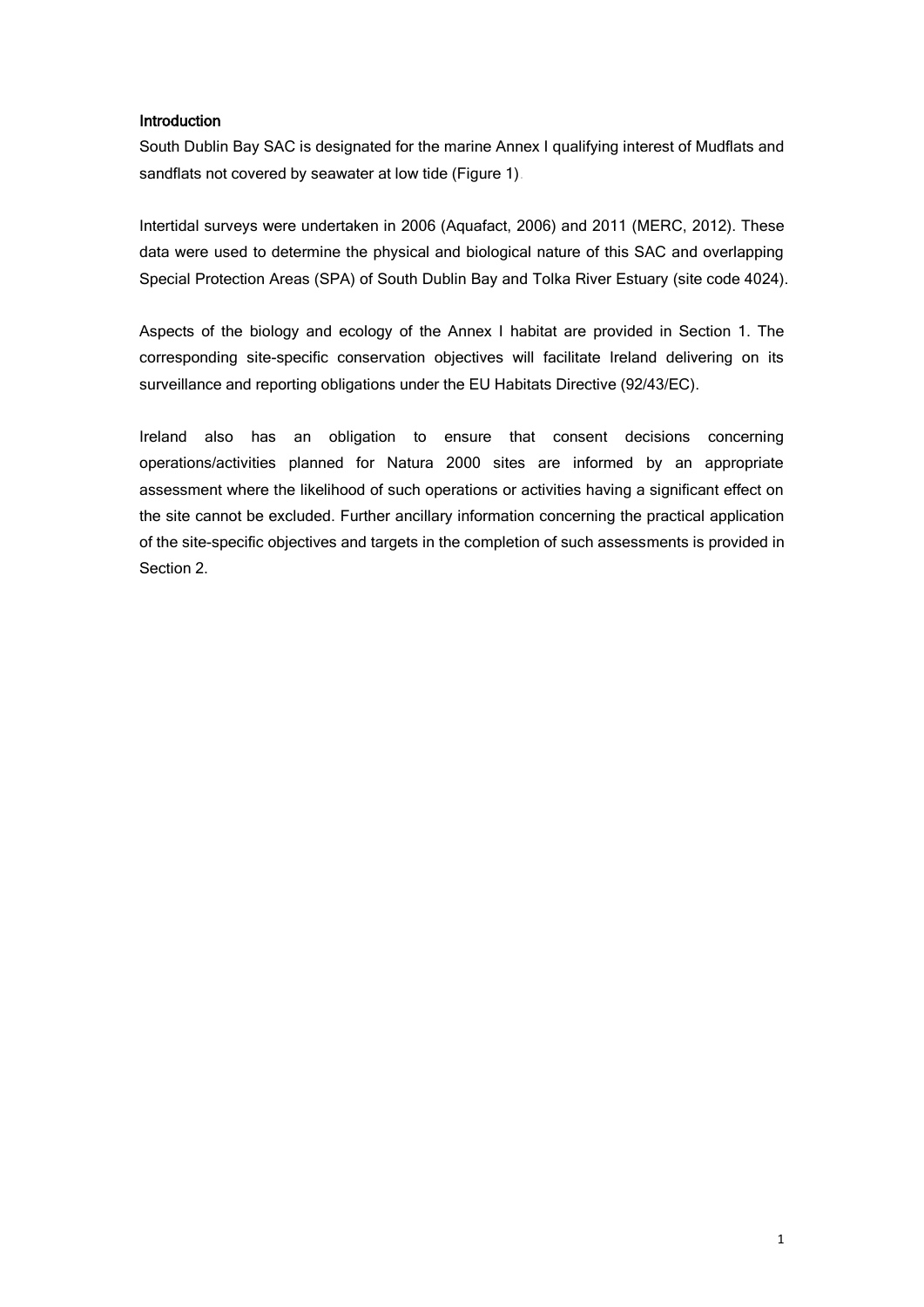# Section 1

## Principal Benthic Communities

Within South Dublin Bay SAC and the overlapping SPA, five community types are recorded. Their occurrence within the Annex I habitat and the SPA is presented in table 1; a description of each community type is given below.

|                                                         | <b>SAC Annex I Habitat</b> |            |  |  |
|---------------------------------------------------------|----------------------------|------------|--|--|
| <b>Community Type</b>                                   | Mudflats and sandflats not | <b>SPA</b> |  |  |
|                                                         | covered by seawater at low |            |  |  |
|                                                         | tide (1140)                |            |  |  |
| Fine sands with Angulus tenuis community                |                            |            |  |  |
| complex                                                 |                            |            |  |  |
| Zostera-dominated community                             | ✓                          |            |  |  |
| Intertidal reef community                               |                            |            |  |  |
| Fine sand to sandy mud with <i>Pygospio elegans</i> and |                            |            |  |  |
| Crangon crangon community complex                       |                            |            |  |  |
| Fine sand with Spio martinensis community               |                            |            |  |  |
| complex                                                 |                            |            |  |  |

Table 1 The community types recorded in South Dublin Bay SAC and their occurrence in the Annex I habitat and the adjacent SPA.

Estimated areas of each community type within the Annex I habitat, based on interpolation, are given in the objective targets in Section 2.

The development of a community complex target arises when an area possesses similar abiotic features but records a number of biological communities that are not regarded as being sufficiently stable and/or distinct temporally or spatially to become the focus of conservation efforts. In this case, examination of the available data from South Dublin Bay identified a number of biological communities whose species composition overlapped significantly. Such biological communities are grouped together into what experts consider are sufficiently stable units (i.e. a complex) for conservation targets.

#### FINE SANDS WITH ANGULUS TENUIS COMMUNITY COMPLEX

This community occurs throughout the site from the intertidal to a depth of approximately 6m (Figure 2).

The sediment of this community complex is predominantly fine sands (52.7% to 99.4% very fine and fine sand) with negligible amounts of silt-clay (<0.2%). Quantities of coarse material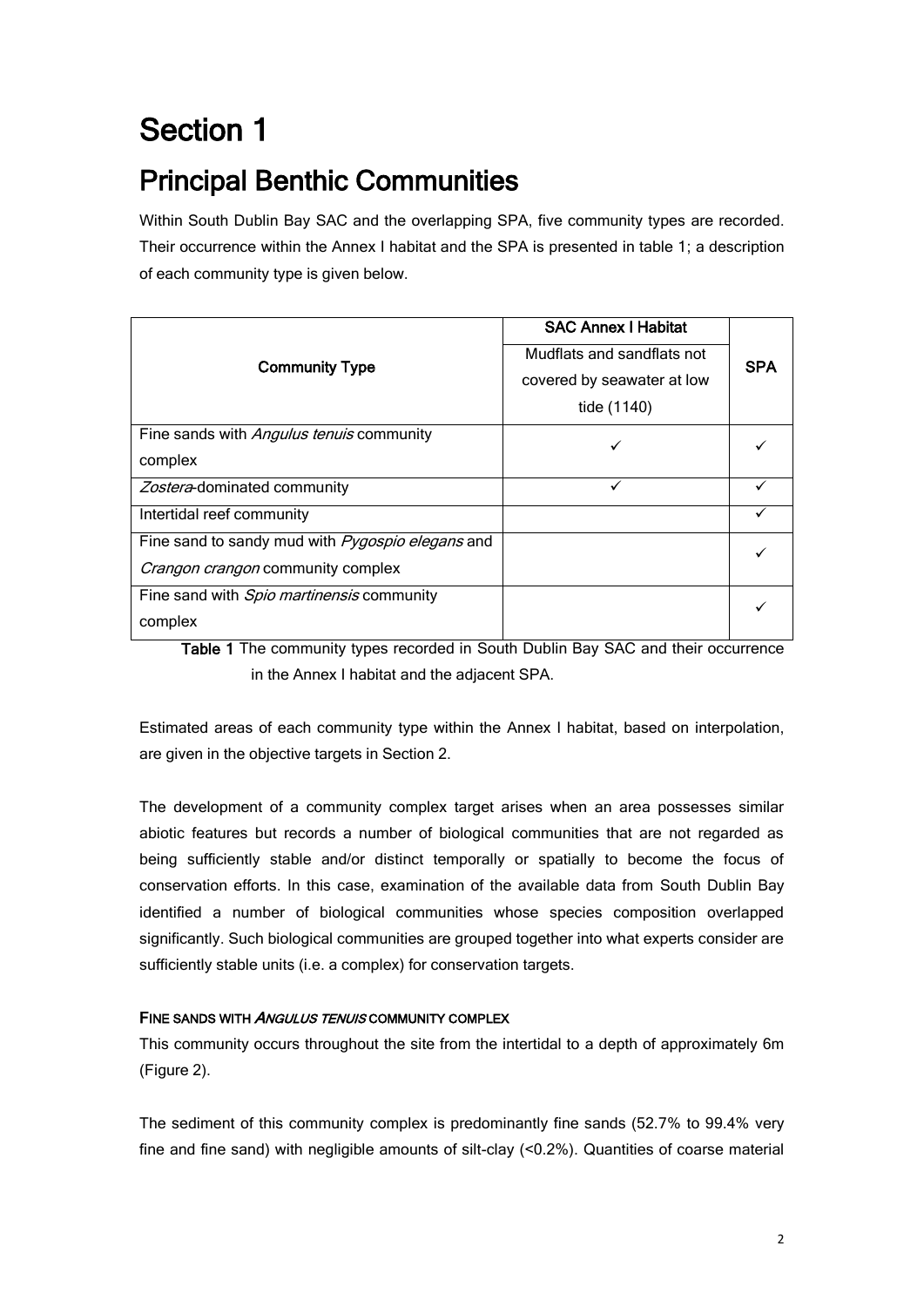are generally low (coarse sand <1.1%, gravel <0.22%), occasional increases in the coarser fractions are attributed to localised deposits of shell debris.

The distinguishing species of this community are the bivalve *Angulus tenuis* and the polychaetes Scoloplos (Scoloplos) armiger, Pygospio elegans and Nephtys cirrosa (Table 2). These species are not uniformly distributed across the site and are generally recorded in low abundances.

The gastropod Peringia ulvae, the polychaetes Sigalion mathildae, Capitella sp. and Paraspio decorata and the bivalves Cerastoderma edule and Angulus fabula are also recorded within this community complex. *Ulva* sp. is also recorded as occasional to abundant on the mid and low shores at Sandymount and to the north of Blackrock.

The polychaete Lanice conchilega and the bivalve Ensis ensis are commonly recorded to the north of Blackrock, in this area and also at Sandymount L. conchilega and Arenicola marina also commonly occur.

| Species associated with the Fine sands with Angulus tenuis |                      |  |
|------------------------------------------------------------|----------------------|--|
| community complex                                          |                      |  |
| Angulus tenuis                                             | Sigalion mathildae   |  |
| Scoloplos (Scoloplos) armiger                              | <i>Capitella</i> sp. |  |
| Pygospio elegans                                           | Paraspio decorata    |  |
| Nephtys cirrosa                                            | Cerastoderma edule   |  |
| Peringia ulvae                                             | Angulus fabula       |  |

Table 2 Species associated with the Fine sands with Angulus tenuis community complex.

#### ZOSTERA-DOMINATED COMMUNITY

This intertidal community occurs on the upper shore at the Merrion Gates (Figure 2). The sediment of this community is muddy sand.

The distinguishing species of this community are the sea grass Zostera noltii, the polychaete Arenicola marina and the bivalve Cerastoderma edule. Z. noltii is not uniformly distributed but is generally recorded as frequent to abundant  $(<10$  individual m<sup>-2</sup>). A. marina occurs in moderate to high abundances (<8m<sup>-2</sup>). C. edule occurs in moderate to low abundances (<5m<sup>-</sup>  $^{2}$ ). The crab *Carcinus maenas* is also recorded here.

The green alga *Ulva* sp. occurs within this community. Coverage is not uniform and is localised to where fronds become entangled in Z. noltii blades.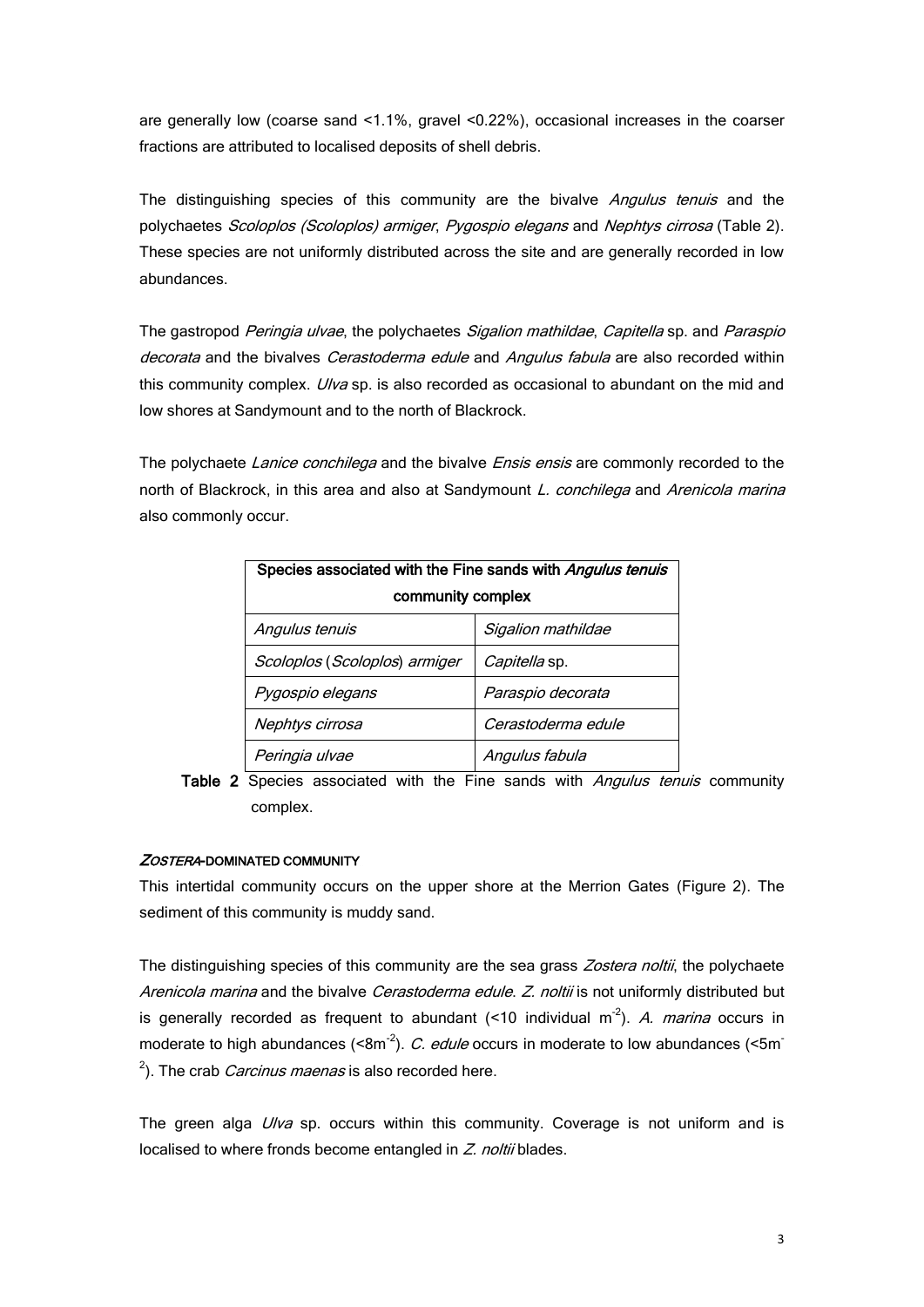| Species associated with the Zostera-dominated community |                    |  |
|---------------------------------------------------------|--------------------|--|
| Zostera noltii                                          | Cerastoderma edule |  |
| Arenicola marina                                        | Carcinus maenas    |  |

Table 3 Species associated with the Zostera-dominated community.

#### INTERTIDAL REEF COMMUNITY

An intertidal reef community occurs in the south of the site along the shore from Booterstown to Monkstown (Figure 2). The community occurs on a hard substrate which is predominantly flood defences with some areas of bedrock, cobble and boulders.

The species associated with this community are the brown algae *Fucus vesiculosus*, F. serratus, F. spiralis, Ascophyllum nodosum and Pelvetia canaliculata, unidentified red algae, the gastropods Patella vulgata and Littorina littorea, the barnacle Semibalanus balanoides, and the bivalve Mytilus edulis (Table 3).

The red algae Rhodothamniella floridula and Porphyra purpurea and the green alga Ulva sp. are also recorded from this community.

| Species associated with the Intertidal reef community |                        |  |
|-------------------------------------------------------|------------------------|--|
| <b>Fucus vesiculosus</b>                              | Red algae indet.       |  |
| <i><b>Fucus serratus</b></i>                          | Patella vulgata        |  |
| <b>Fucus spiralis</b>                                 | Littorina littorea     |  |
| Ascophyllum nodosum                                   | Semibalanus balanoides |  |
| Pelvetia canaliculata                                 | Mytilus edulis         |  |

Table 3 Species associated with the Intertidal reef community.

FINE SAND TO SANDY MUD WITH PYGOSPIO ELEGANS AND CRANGON CRANGON COMMUNITY COMPLEX This intertidal community complex is recorded on the north shore of Dublin Bay on the shore from Clontarf to Marino (Figure 2).

The sediment of this community complex is largely that of fine sand. On the upper shore there is a surface covering of cobble, pebbles and stones with intermittent boulders and larger stones. From the North Bull Wall to the disused saltwater swimming pool at Clontarf this veneer is ubiquitous while to the west of this point it gradually decreases in cover.

The fauna of this community complex is distinguished by the polychaete *Pygospio elegans* and the crustacean *Crangon crangon*. These species are not uniformly distributed within the complex; where they do occur  $P$ . elegans is recorded in moderate to low abundances while  $C$ .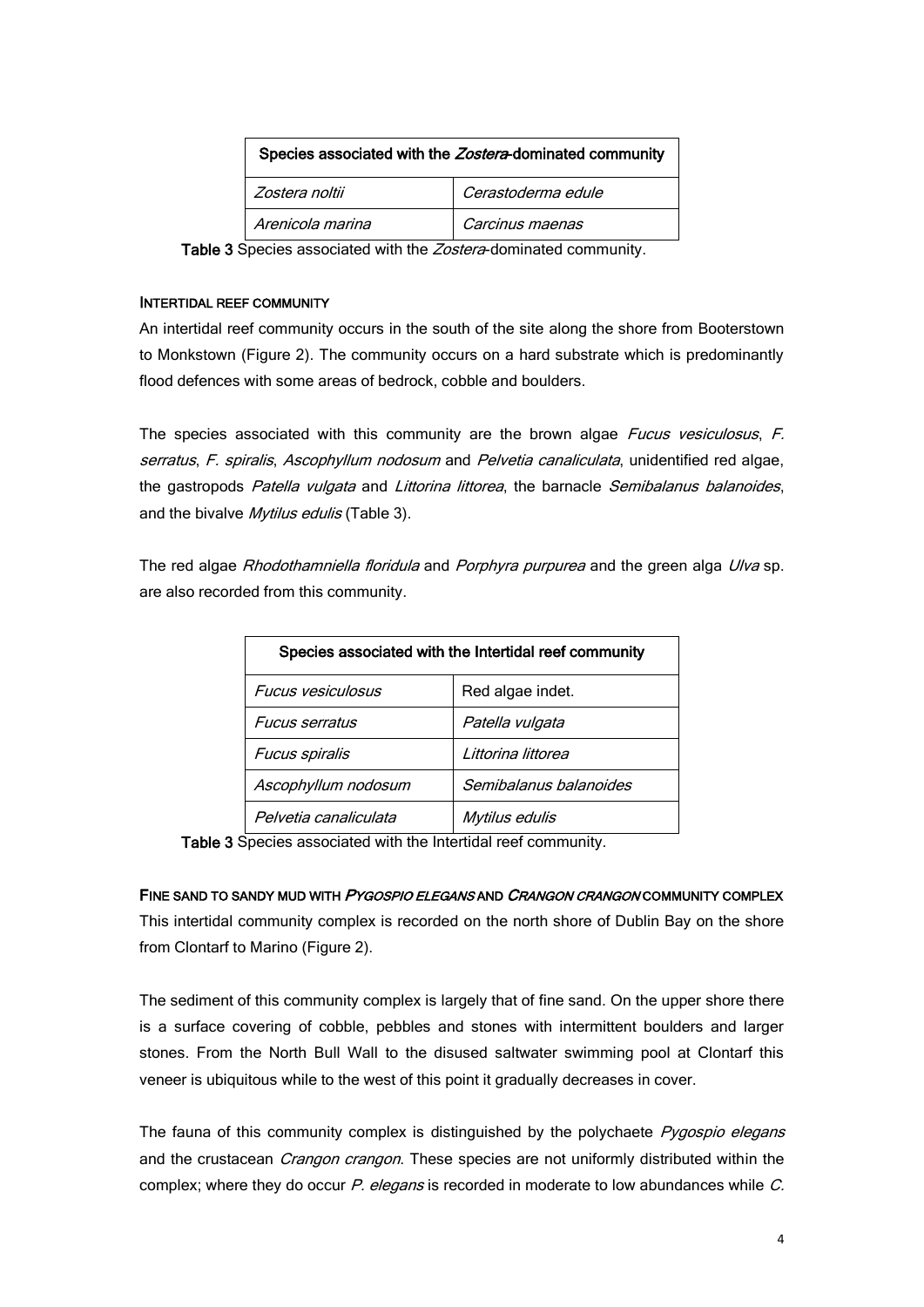crangon is recorded in low abundances. The polychaetes Scoloplos armiger, Tharyx sp. and Capitella sp., the bivalve Cerastoderma edule and the amphipod Corophium volutator are also occur here and again are not uniformly distributed. With the exception of C. volutator, which occurs in low abundances, the remaining species are recorded in moderate to low abundances. At the sea wall at the western extreme of the site the polychaete Arenicola *marina* occurs in moderate abundances (<10m<sup>-2</sup>) (Table 4).

Larger rocks and boulders where they occur host the algae *Fucus vesiculosus*, the limpet Patella sp. and the barnacle Semibalanus balanoides. Patches of Ulva sp. occur but are not uniformly distributed.

| Distinguishing species of the Fine sand to sandy mud with |                     |  |
|-----------------------------------------------------------|---------------------|--|
| Pygospio elegans and Crangon crangon community complex    |                     |  |
| Pygospio elegans                                          | Capitella sp.       |  |
| Crangon crangon                                           | Cerastoderma edule  |  |
| Scoloplos armiger                                         | Corophium volutator |  |
| <i>Tharyx</i> sp.                                         | Arenicola marina    |  |

Table 4 Distinguishing species of the Fine sand to sandy mud with  $P_ygospio$  elegans and *Crangon crangon* community complex.

#### FINE SAND WITH SPIO MARTINENSIS COMMUNITY COMPLEX

This community complex is recorded in the subtidal south of the Bull Wall (Figure 2); it extends from the intertidal into the shallow subtidal (<5m).

The sediment of this community complex is largely that of fine sand with negligible amounts of coarse material recorded here (<0.7%)

In general the fauna of this community complex occur in low abundances, of these the polychaete *Spio martinensis* is the most dominant species. The polychaete *Nephtys cirrosa*, the crustaceans Bathyporeia quilliamsoniana, Corophium volutator and Praunus flexuosus and the bivalves Cerastoderma edule and Tellina tenuis are all recorded here. The oligochaete Tubificoides benedii and the gastropod Peringia ulvae also occur here (Table 5).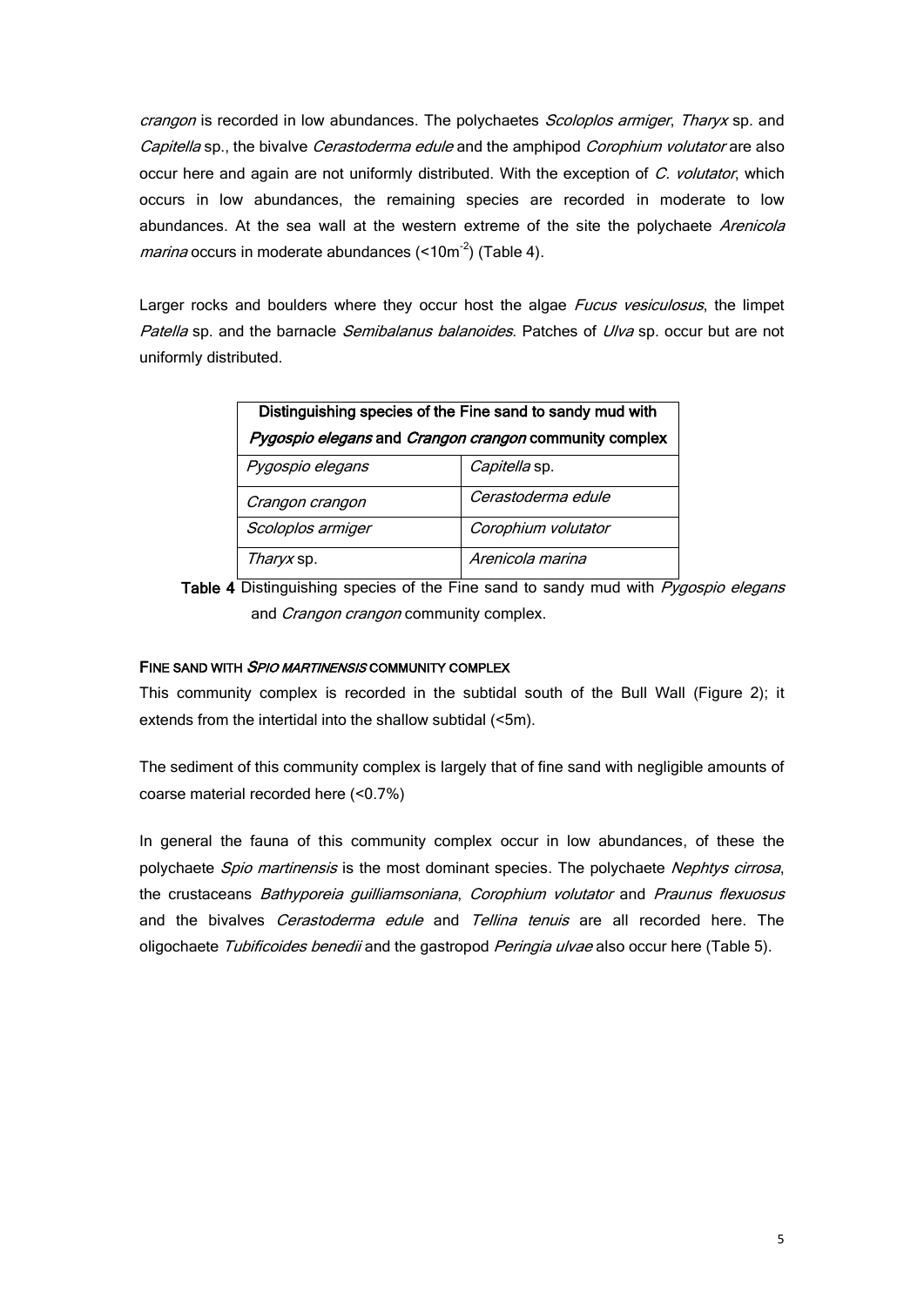| Distinguishing species of the Fine sand with Spio martinensis |                             |  |
|---------------------------------------------------------------|-----------------------------|--|
| community complex                                             |                             |  |
| Spio martinensis                                              | Bathyporeia guilliamsoniana |  |
| Cerastoderma edule                                            | Corophium volutator         |  |
| Nephtys cirrosa                                               | Tellina tenuis              |  |
| Praunus flexuosus                                             | Tubificoides benedii        |  |
| Peringia ulvae                                                |                             |  |

Table 5 Distinguishing species of the Fine sand with *Spio martinensis* community complex.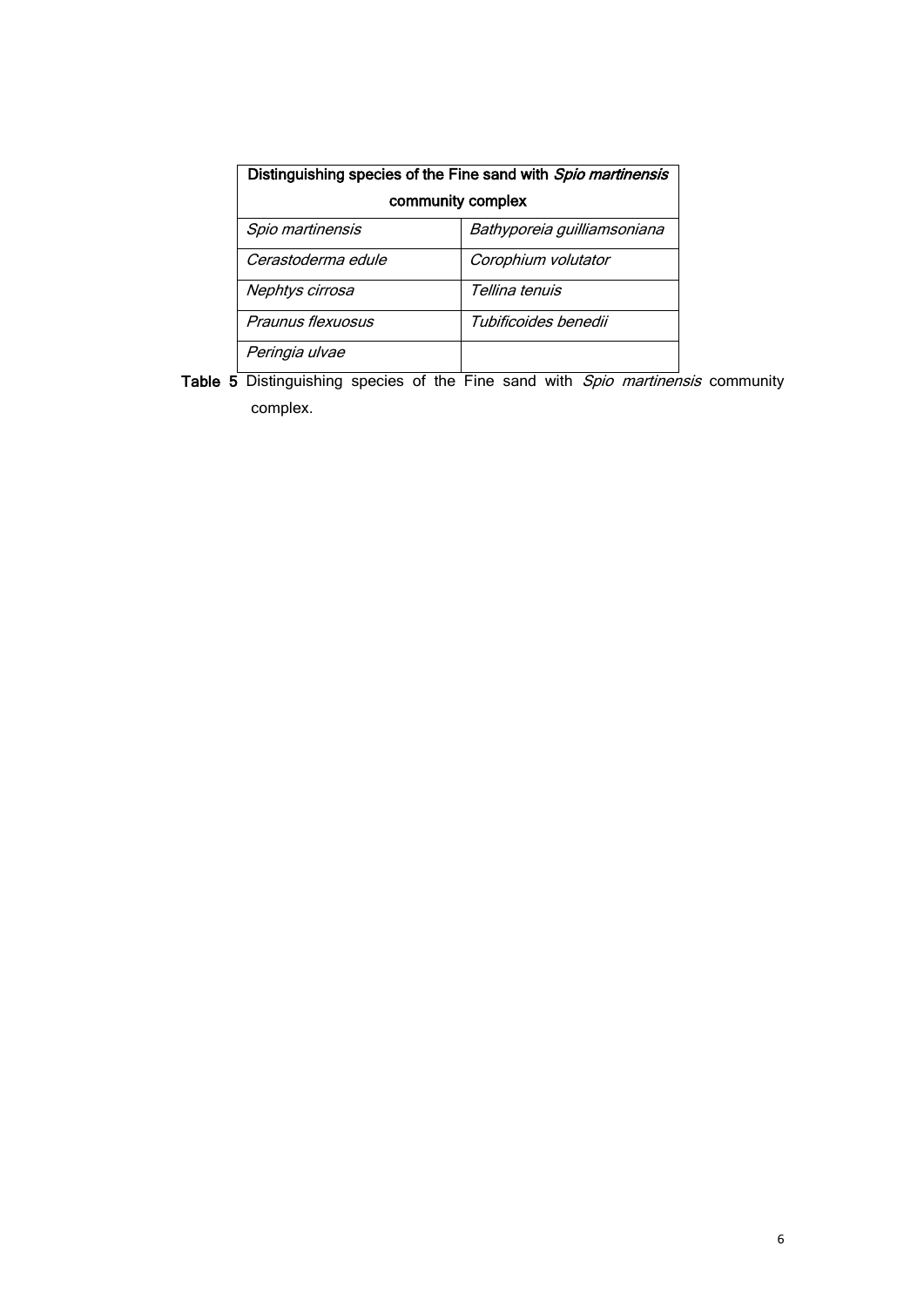## Section 2

### Appropriate Assessment Notes

Many operations/activities of a particular nature and/or size require the preparation of an environmental impact statement of the likely effects of their planned development. While smaller operations/activities (i.e. sub threshold developments) are not required to prepare such statements, an appropriate assessment and Natura Impact Statement is required to inform the decision-making process in or adjacent to Natura 2000 sites. The purpose of such an assessment is to record in a transparent and reasoned manner the likely effects on a Natura 2000 site of a proposed development. General guidance on the completion of such assessments has been prepared and is available at www.npws.ie.

#### Annex I Habitats

It is worth considering at the outset that in relation to Annex I habitat structure and function, the extent and quality of all habitats varies considerably in space and time and marine habitats are particularly prone to such variation. Habitats which are varying naturally, i.e. biotic and/or abiotic variables are changing within an envelope of natural variation, must be considered to have favourable conservation condition. Anthropogenic disturbance may be considered significant when it causes a change in biotic and/or abiotic variables in excess of what could reasonably be envisaged under natural processes. The capacity of the habitat to recover from this change is obviously an important consideration (i.e. habitat resilience) thereafter.

This Department has adopted a prioritized approach to conservation of structure and function in marine Annex I habitats.

- 1. Those communities that are key contributors to overall biodiversity at a site by virtue of their structure and/or function (keystone communities) and their low resilience should be afforded the highest degree of protection and any significant anthropogenic disturbance should be avoided.
- 2. In relation to the remaining constituent communities that are structurally important (e.g. broad sedimentary communities) within an Annex I marine habitat, there are two considerations.
	- 2.1. Significant anthropogenic disturbance may occur with such intensity and/or frequency as to effectively represent a continuous or ongoing source of disturbance over time and space (e.g. effluent discharge within a given area). Drawing from the principle outlined in the European Commission's Article 17 reporting framework that disturbance of greater than 25% of the area of an Annex I habitat represents unfavourable conservation status, this Department takes the view that licensing of activities likely to cause continuous disturbance of each community type should not exceed an approximate area of 15%. Thereafter, an increasingly cautious approach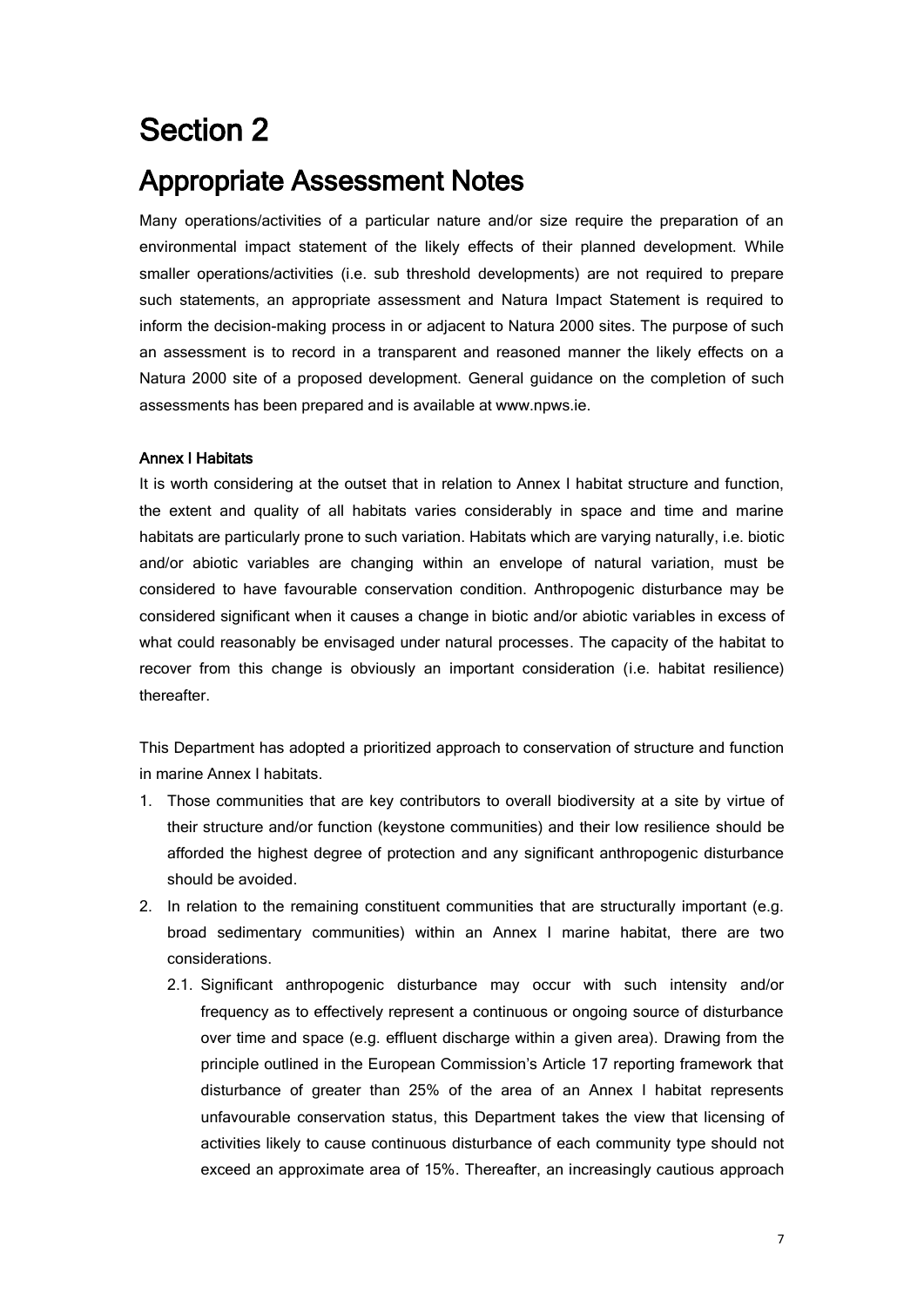is advocated. Prior to any further licensing of this category of activities, an inter-Departmental management review (considering *inter alia* robustness of available scientific knowledge, future site requirements, etc) of the site is recommended.

2.2. Some activities may cause significant disturbance but may not necessarily represent a continuous or ongoing source of disturbance over time and space. This may arise for intermittent or episodic activities for which the receiving environment would have some resilience and may be expected to recover within a reasonable timeframe relative to the six-year reporting cycle (as required under Article 17 of the Directive). This Department is satisfied that such activities could be assessed in a contextspecific manner giving due consideration to the proposed nature and scale of activities during the reporting cycle and the particular resilience of the receiving habitat in combination with other activities within the designated site.

The following technical clarification is provided in relation to specific conservation objectives and targets for Annex I habitats to facilitate the appropriate assessment process:

#### Objective To maintain the favourable conservation condition of Mudflats and sandflats not covered by seawater at low tide in South Dublin Bay SAC, which is defined by the following list of attributes and targets.

| Target 1 |            |  |  | The permanent habitat area is stable or increasing, subject to natural |  |  |
|----------|------------|--|--|------------------------------------------------------------------------|--|--|
|          | processes. |  |  |                                                                        |  |  |

- This target refers to activities or operations that propose to permanently remove habitat from a site, thereby reducing the permanent amount of habitat area. It does not refer to long or short term disturbance of the biology of a site.
- Early consultation or scoping with the Department in advance of formal application is advisable for such proposals.

| Target 2 | Maintain the extent of the <i>Zostera</i> -dominated community, subject to natural |
|----------|------------------------------------------------------------------------------------|
|          | processes.                                                                         |

- A Zostera-dominated community is considered to be a keystone community that is of considerable importance to the overall ecology and biodiversity of a habitat by virtue of its physical complexity, e.g. it serves as important nursery grounds for commercial and non-commercial species.
- Any significant anthropogenic disturbance to the extent of these communities should be avoided.
- An interpolation of the likely distribution of these communities is provided in figure 2. the area given below is based on spatial interpolation and therefore should be considered indicative:

- *Zostera-*dominated community - 4ha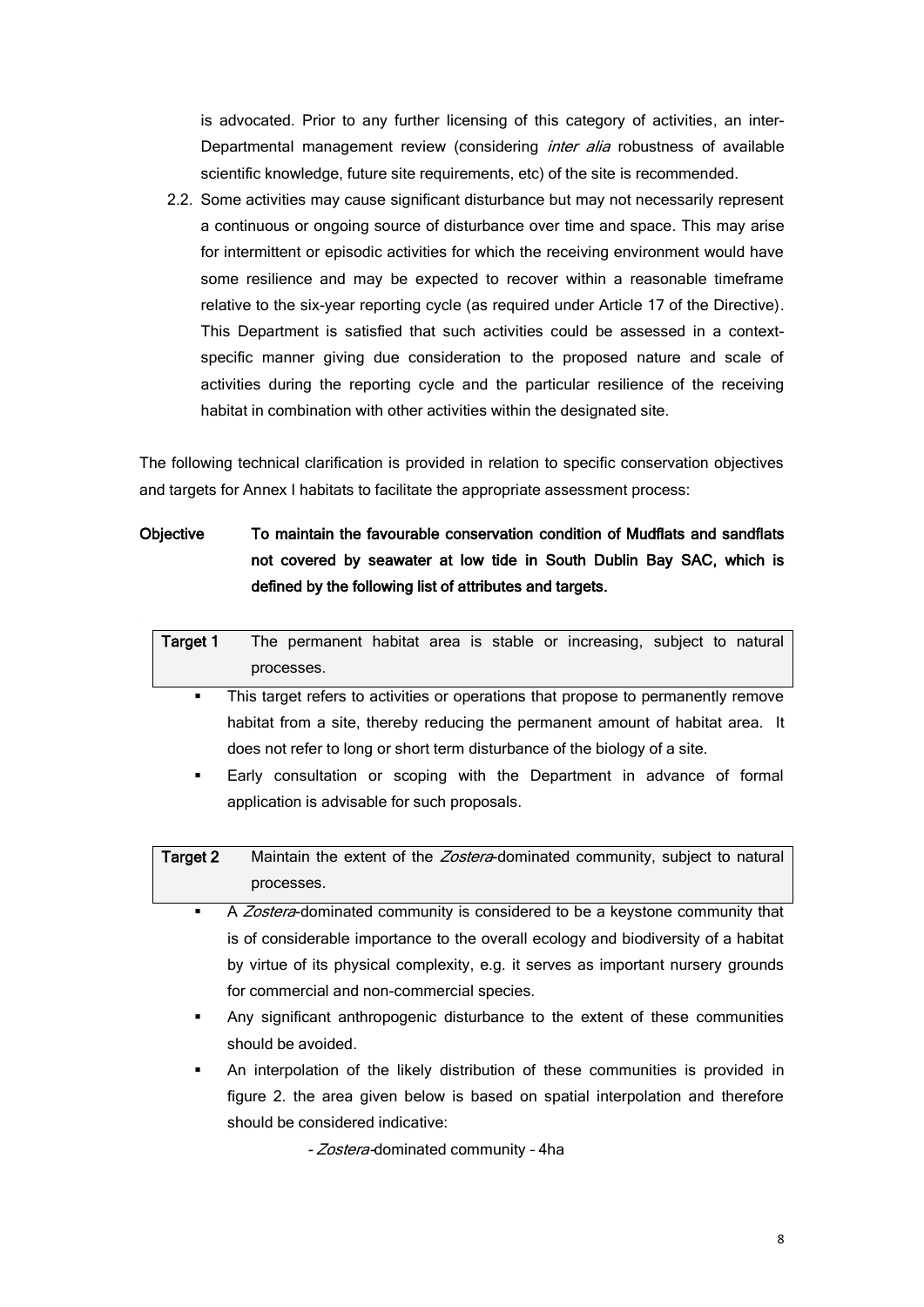| Target 3 | Conserve the high quality of the <i>Zostera</i> -dominated community, subject to |
|----------|----------------------------------------------------------------------------------|
|          | natural processes.                                                               |

 It is important to ensure the quality as well as the extent of Zostera-dominated communities is conserved. For example, shoot density can provide an indication of the habitat quality as well as giving information on the habitat complexity and refuge capability; all important components in maintaining the structural and functional integrity of the habitat.

| Target 5 | Conserve the following community type in a natural condition: Fine sands with |
|----------|-------------------------------------------------------------------------------|
|          | <i>Angulus tenuis</i> community complex.                                      |

- A semi-quantitative description of these community types has been provided in Section 1.
- An interpolation of their likely distribution is provided in figure 2.
- The estimated areas of these community types within the Mudflats and sandflats not covered by seawater at low tide habitat given below are based on spatial interpolation and therefore should be considered indicative:

- Fine sands with *Angulus tenuis* community complex - 716ha

- Significant continuous or ongoing disturbance of communities should not exceed an approximate area of 15% of the interpolated area of each community type, at which point an inter-Departmental management review is recommended prior to further licensing of such activities.
- Proposed activities or operations that cause significant disturbance to communities but may not necessarily represent a continuous or ongoing source of disturbance over time and space may be assessed in a context-specific manner giving due consideration to the proposed nature and scale of activities during the reporting cycle and the particular resilience of the receiving habitat in combination with other activities within the designated site.

## Bibliography:

Aquafact (2006). A survey of Intertidal mudflats and sandflats in Ireland. Produced by Aquafact on behalf of the National Parks & Wildlife Service.

MERC (2012). Intertidal benthic survey of South Dublin Bay and South Dublin Bay SAC and River Tolka Estuary SPA. Carried out by MERC on behalf of the Marine Institute in partnership with National Parks and Wildlife Service, Department of Arts, Heritage and the Gaeltacht.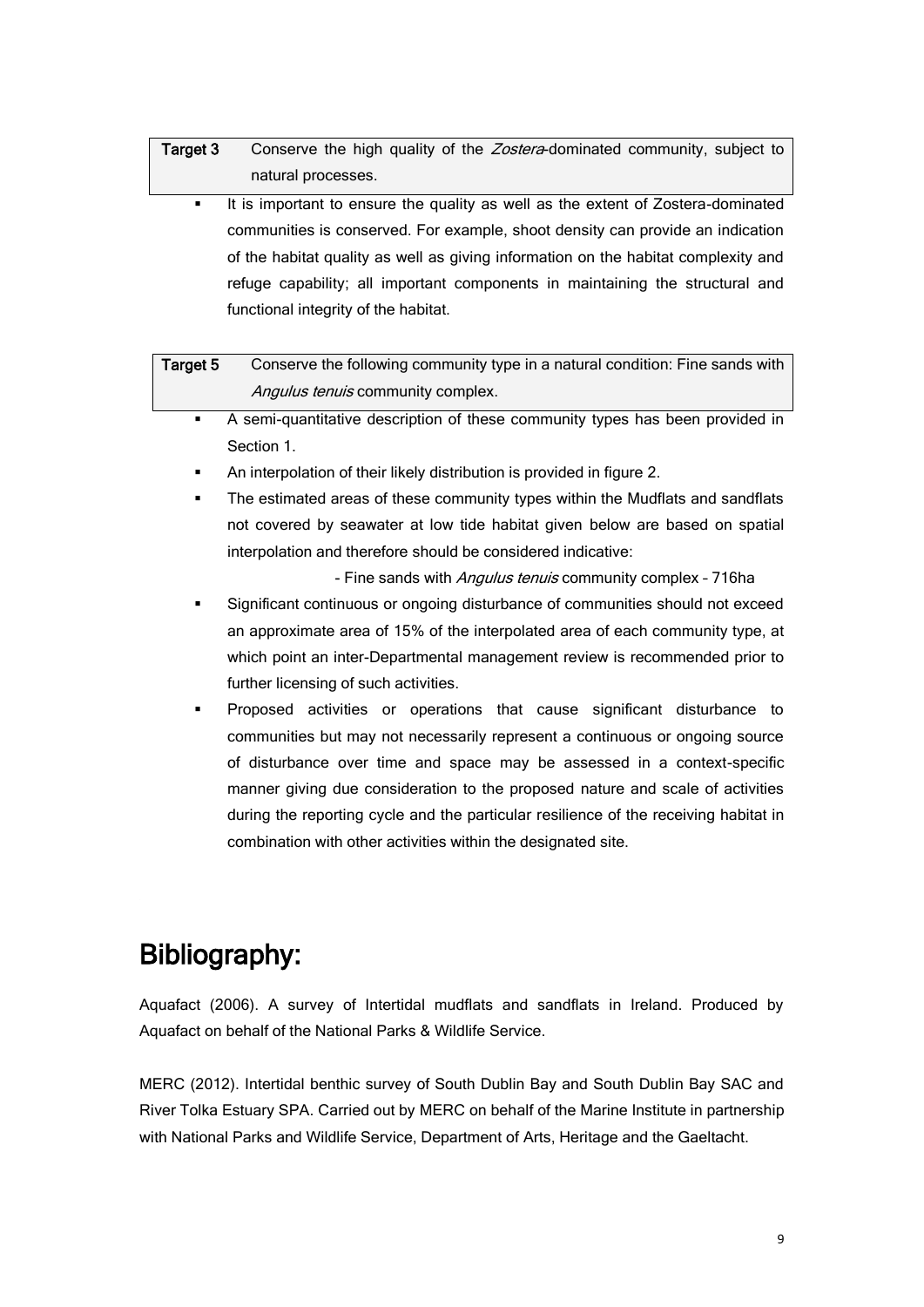